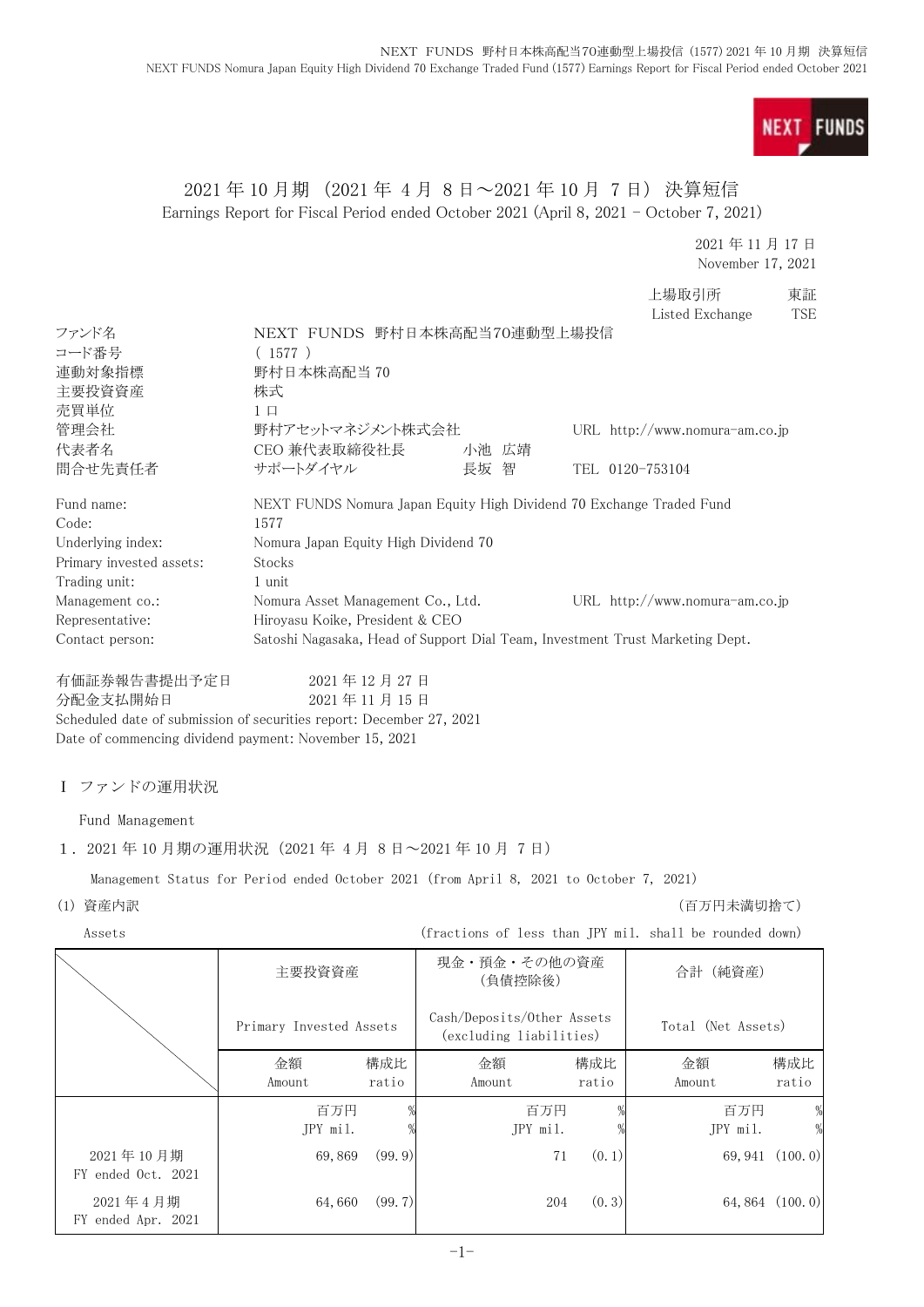NEXT FUNDS 野村日本株高配当70連動型上場投信 (1577) 2021 年 10 月期 決算短信 NEXT FUNDS Nomura Japan Equity High Dividend 70 Exchange Traded Fund (1577) Earnings Report for Fiscal Period ended October 2021

(2) 設定・交換実績 (2) またのは、これまでは、これまでは、これまでは、これまでは、これまでは、これまでは、これまでは、これまでは、これまでは、これまでは、

| Creation and Exchange |  |
|-----------------------|--|
|-----------------------|--|

(fractions of less than one thousand units shall be rounded down)

|                                 | 前特定期間末<br>発行済口数<br>No. of Issued Units<br>at End of Previous<br>Fiscal Period<br>$\left( $ | 設定口数<br>No. of Units Created<br>(Q) | 交換口数<br>No. of Units<br>Exchanged<br>(3) | 当特定期間末<br>発行済口数<br>No. of Issued Units<br>at End of Fiscal<br>Period<br>$(D+2-3)$ |
|---------------------------------|--------------------------------------------------------------------------------------------|-------------------------------------|------------------------------------------|-----------------------------------------------------------------------------------|
|                                 | 千口<br>'000 units                                                                           | 千口<br>'000 units                    | 千口<br>'000 units                         | 千口<br>'000 units                                                                  |
| 2021年10月期<br>FY ended Oct. 2021 | 2,803                                                                                      | 439                                 | 217                                      | 3,024                                                                             |
| 2021年4月期<br>FY ended Apr. 2021  | 3, 314                                                                                     | 459                                 | 971                                      | 2,803                                                                             |

(3) 基準価額

Net Asset Value

|                                 | 総資産<br>Total Assets<br>$\mathcal{L}(\mathbb{D})$ | 負債<br>Liabilities<br>(Q) | 純資産<br>Net Assets<br>$(③(①-②))$ | 1口当り基準価額<br>((3) / 当特定期間末発行済口数) ×1)<br>Net Asset Value per 1 unit<br>$((\textcircled{3}/\text{No. of } I$ ssued Units at End of Fiscal<br>Period $)\times$ 1) |
|---------------------------------|--------------------------------------------------|--------------------------|---------------------------------|---------------------------------------------------------------------------------------------------------------------------------------------------------------|
|                                 | 百万円<br>JPY mil.                                  | 百万円<br>JPY mil.          | 百万円<br>JPY mil.                 | 円<br><b>JPY</b>                                                                                                                                               |
| 2021年10月期<br>FY ended Oct. 2021 | 70,920                                           | 979                      | 69, 941                         | 23, 121                                                                                                                                                       |
| 2021年4月期<br>FY ended Apr. 2021  | 65,903                                           | 1,038                    | 64,864                          | 23, 140                                                                                                                                                       |

### (4) 分配金

Dividend Payment

|                                | 1口当り分配金<br>Dividend per 1 unit |
|--------------------------------|--------------------------------|
|                                | 円                              |
|                                | <b>JPY</b>                     |
| 2021年10月期                      | 302                            |
| FY ended Oct. 2021             |                                |
| 2021年4月期<br>FY ended Apr. 2021 | 349                            |

### 2.会計方針の変更

Change in Accounting Policies

| ① 会計基準等の改正に伴う変更                                             | 無 |    |
|-------------------------------------------------------------|---|----|
| Changes accompanying revision to accounting standards, etc. |   | No |
| ② ①以外の変更                                                    | 無 |    |
| Changes other than those in $(l)$                           |   | Nο |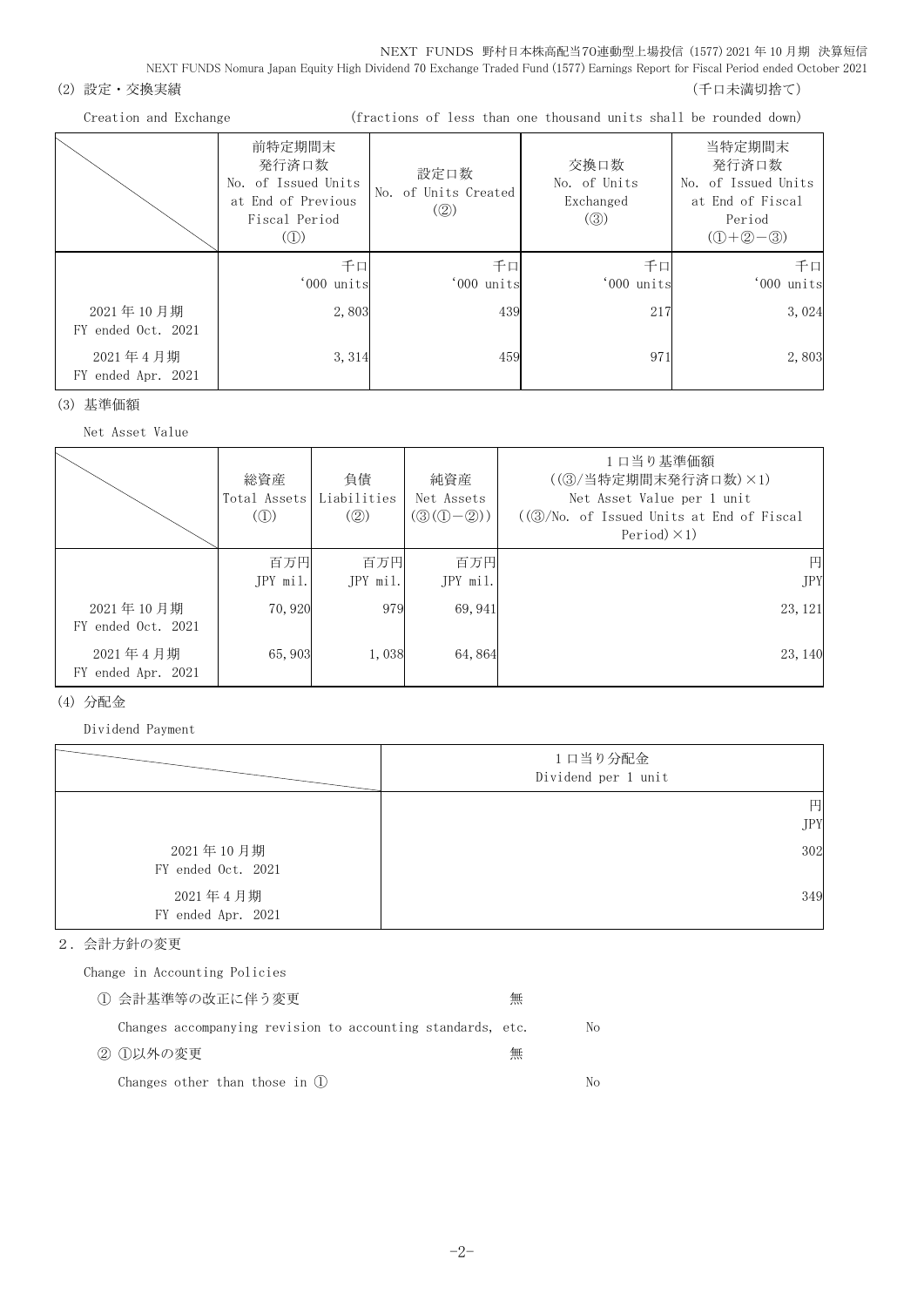## Ⅱ 財務諸表等 Financial Statements

## (1)【貸借対照表】 Balance Sheet

|                                                     |                                                            | (単位:円) (Unit: JPY)                                              |
|-----------------------------------------------------|------------------------------------------------------------|-----------------------------------------------------------------|
|                                                     | 前期<br>(2021年4月7日現在)<br>Prior period<br>As of April 7, 2021 | 当期<br>(2021年10月7日現在)<br>Present period<br>As of October 7, 2021 |
|                                                     | 金額 Amount                                                  | 金額 Amount                                                       |
| 資産の部<br>Assets                                      |                                                            |                                                                 |
| 流動資産                                                |                                                            |                                                                 |
| Current assets                                      |                                                            |                                                                 |
| コール・ローン<br>Call loans                               | 212, 681, 128                                              | 86, 837, 187                                                    |
| 株式<br>Stocks                                        | 64, 660, 275, 820                                          | 69, 869, 971, 150                                               |
| 未収配当金<br>Accrued dividends receivable               | 1,030,611,700                                              | 963, 242, 700                                                   |
|                                                     |                                                            |                                                                 |
| 流動資産合計<br>Total current assets                      | 65, 903, 568, 648                                          | 70, 920, 051, 037                                               |
| 資産合計<br>Total assets                                | 65, 903, 568, 648                                          | 70, 920, 051, 037                                               |
| 負債の部<br>Liabilities                                 |                                                            |                                                                 |
| 流動負債<br>Current liabilities                         |                                                            |                                                                 |
| 未払収益分配金<br>Unpaid dividends                         | 978, 309, 122                                              | 913, 540, 940                                                   |
| 未払受託者報酬<br>Trustee fees payable                     | 9,030,168                                                  | 9, 253, 325                                                     |
| 未払委託者報酬<br>Investment trust management fees payable | 48, 762, 874                                               | 49, 967, 917                                                    |
| 未払利息<br>Accrued interest expenses                   | 84                                                         | 37                                                              |
| その他未払費用<br>Other accrued expenses                   | 2,566,195                                                  | 6, 259, 261                                                     |
| 流動負債合計<br>Total current liabilities                 | 1, 038, 668, 443                                           | 979, 021, 480                                                   |
| 負債合計<br>Total liabilities                           | 1, 038, 668, 443                                           | 979, 021, 480                                                   |
| 純資産の部<br>Net assets                                 |                                                            |                                                                 |
| 元本等<br>Principal and other                          |                                                            |                                                                 |
| 元本<br>Principal                                     | 42, 044, 866, 822                                          | 45, 371, 525, 030                                               |
| 剰余金                                                 |                                                            |                                                                 |
| Surplus<br>期末剰余金又は期末欠損金 (△)                         |                                                            |                                                                 |
| Surplus (deficit) at end of period                  | 22, 820, 033, 383                                          | 24, 569, 504, 527                                               |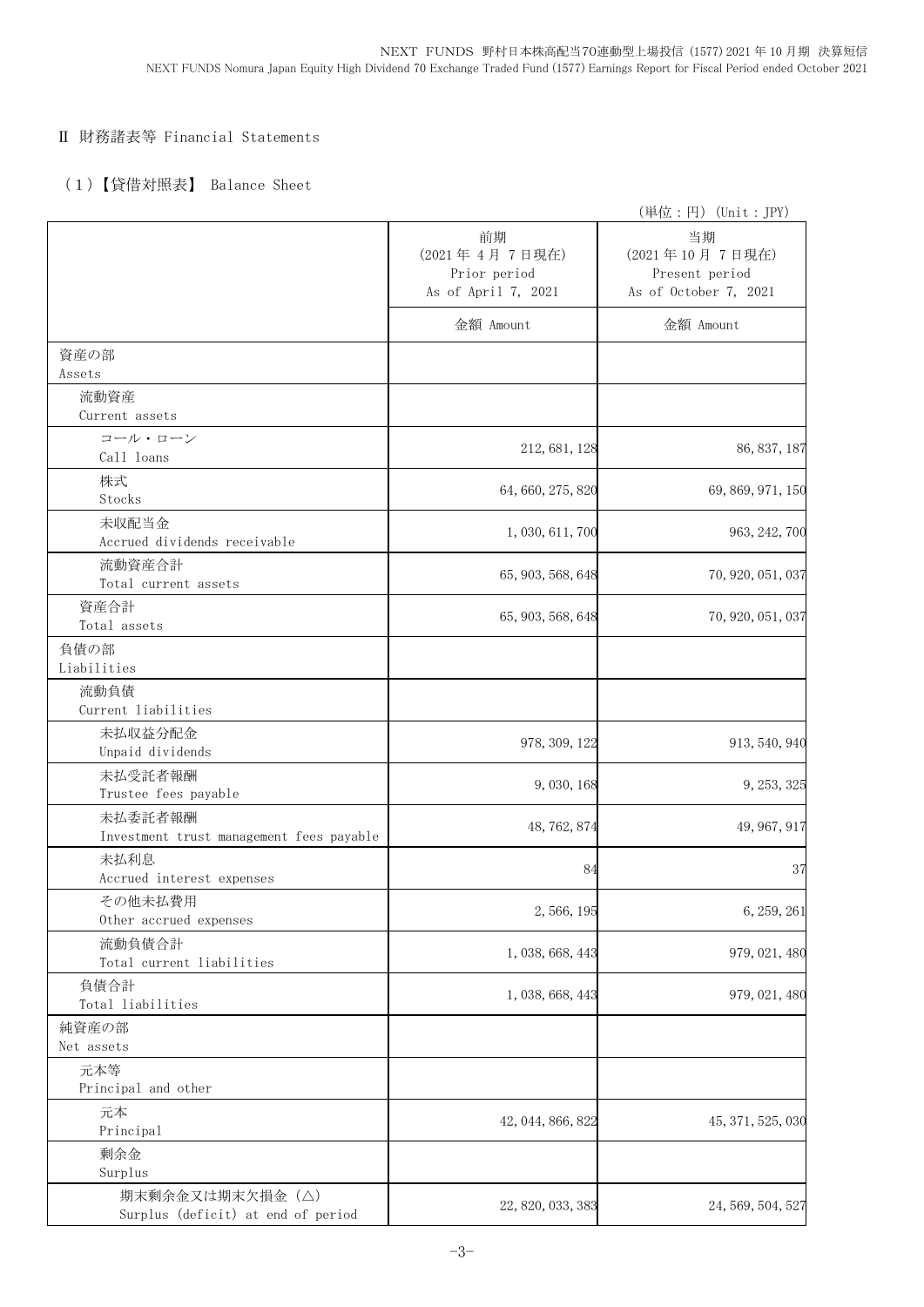| (分配準備積立金)<br>(Reserve for distribution)     | 2, 713, 794       | 2, 109, 249       |
|---------------------------------------------|-------------------|-------------------|
| 元本等合計<br>Total principal and other          | 64, 864, 900, 205 | 69, 941, 029, 557 |
| 純資産合計<br>Total net assets                   | 64, 864, 900, 205 | 69, 941, 029, 557 |
| 負債純資産合計<br>Total liabilities and net assets | 65, 903, 568, 648 | 70, 920, 051, 037 |

# (2)【損益及び剰余金計算書】 Statement of Income and Retained Earnings

|                                                                                                       |                                                                                                     | (単位:円) (Unit:JPY)                                                                                     |
|-------------------------------------------------------------------------------------------------------|-----------------------------------------------------------------------------------------------------|-------------------------------------------------------------------------------------------------------|
|                                                                                                       | 前期<br>2020年10月8日<br>自<br>至<br>2021年4月7日<br>Prior period<br>From October 8, 2020<br>to April 7, 2021 | 当期<br>2021年4月8日<br>自<br>2021年10月7日<br>至<br>Present period<br>From April 8, 2021<br>to October 7, 2021 |
|                                                                                                       | 金額 Amount                                                                                           | 金額 Amount                                                                                             |
| 営業収益<br>Operating revenue                                                                             |                                                                                                     |                                                                                                       |
| 受取配当金<br>Dividend income                                                                              | 1, 247, 614, 075                                                                                    | 1, 228, 576, 300                                                                                      |
| 有価証券売買等損益<br>Profit and loss on buying and selling of<br>securities and other                         | 13, 963, 336, 176                                                                                   | $\triangle 67, 800, 656$                                                                              |
| その他収益<br>Other revenue                                                                                | 261,883                                                                                             | 45, 160                                                                                               |
| 営業収益合計<br>Total operating revenue                                                                     | 15, 211, 212, 134                                                                                   | 1, 160, 820, 804                                                                                      |
| 営業費用<br>Operating expenses                                                                            |                                                                                                     |                                                                                                       |
| 支払利息<br>Interest expenses                                                                             | 10,763                                                                                              | 15,529                                                                                                |
| 受託者報酬<br>Trustee fees                                                                                 | 17, 958, 585                                                                                        | 18, 238, 871                                                                                          |
| 委託者報酬<br>Investment trust management fees                                                             | 96, 976, 306                                                                                        | 98, 489, 823                                                                                          |
| その他費用<br>Other expenses                                                                               | 6, 985, 033                                                                                         | 7,026,913                                                                                             |
| 営業費用合計<br>Total operating expenses                                                                    | 121, 930, 687                                                                                       | 123, 771, 136                                                                                         |
| 営業利益又は営業損失(△)<br>Operating profit (loss)                                                              | 15, 089, 281, 447                                                                                   | 1, 037, 049, 668                                                                                      |
| 経常利益又は経常損失 (△)<br>Ordinary profit (loss)                                                              | 15, 089, 281, 447                                                                                   | 1, 037, 049, 668                                                                                      |
| 当期純利益又は当期純損失 (△)<br>Profit (loss)                                                                     | 15, 089, 281, 447                                                                                   | 1, 037, 049, 668                                                                                      |
| 一部交換に伴う当期純利益金額の分配額又は一部交<br>換に伴う当期純損失金額の分配額(△)<br>Distribution of profit loss from partial<br>exchange |                                                                                                     |                                                                                                       |
| 期首剰余金又は期首欠損金 (△)<br>Surplus (deficit) at beginning of period                                          | 12, 356, 639, 755                                                                                   | 22, 820, 033, 383                                                                                     |
| 剰余金増加額又は欠損金減少額                                                                                        | 2, 092, 957, 053                                                                                    | 3, 645, 236, 745                                                                                      |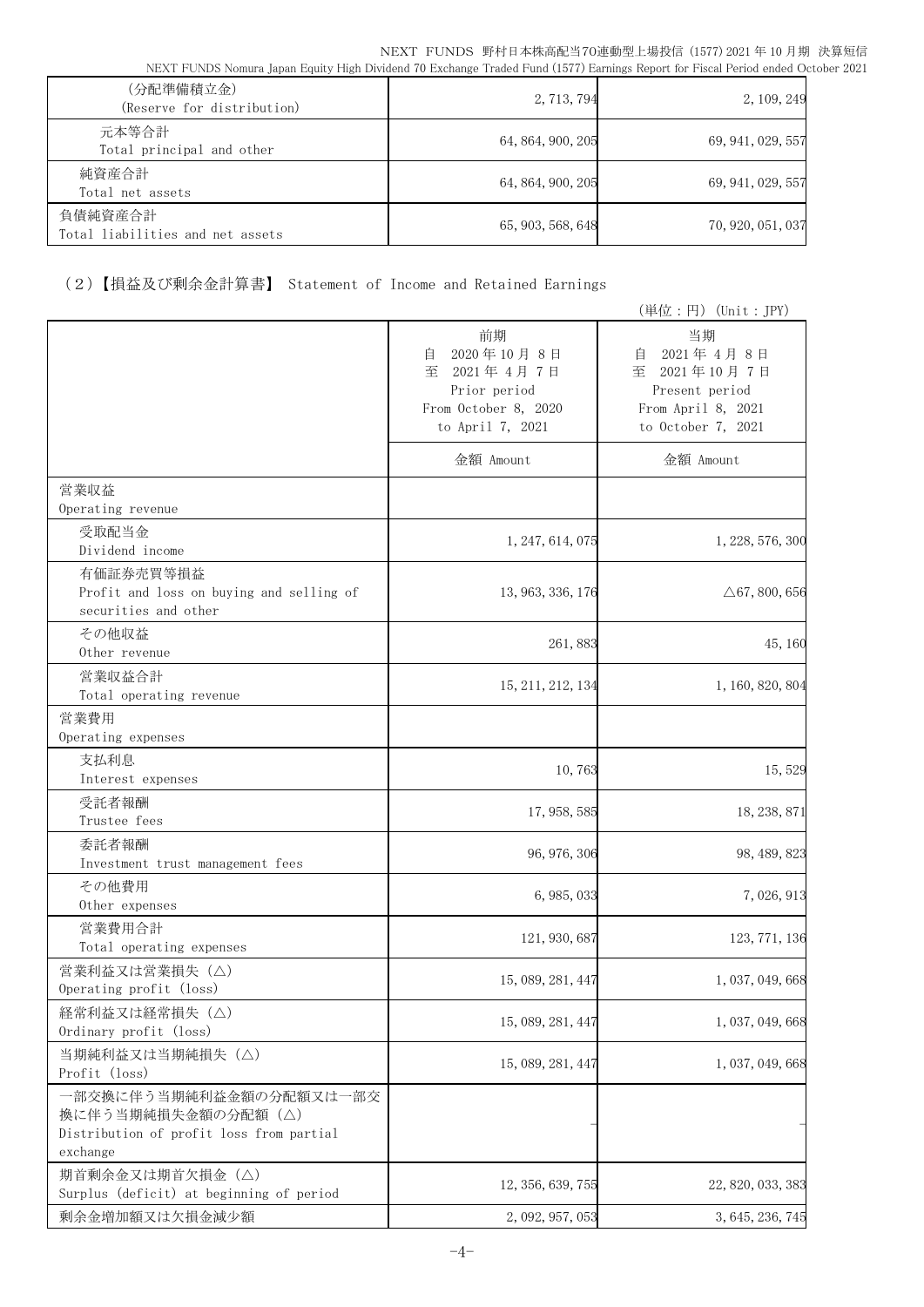| Increase in surplus or decrease in deficit                                                                            |                   |                   |
|-----------------------------------------------------------------------------------------------------------------------|-------------------|-------------------|
| 当期追加信託に伴う剰余金増加額又は欠損金減<br>少額<br>Increase in surplus or decrease in deficit<br>from additional subscriptions for period | 2, 092, 957, 053  | 3, 645, 236, 745  |
| 剰余金減少額又は欠損金増加額<br>Decrease in surplus or increase in deficit                                                          | 5, 592, 422, 236  | 1, 827, 360, 400  |
| 当期一部交換に伴う剰余金減少額又は欠損金増<br>加額<br>Decrease in surplus or increase in deficit<br>from partial exchange                    | 5, 592, 422, 236  | 1, 827, 360, 400  |
| 分配金<br>Dividends                                                                                                      | 1, 126, 422, 636  | 1, 105, 454, 869  |
| 期末剰余金又は期末欠損金(△)<br>Surplus (deficit) at end of period                                                                 | 22, 820, 033, 383 | 24, 569, 504, 527 |

# (3)【注記表】

(重要な会計方針に係る事項に関する注記)

| 1. 運用資産の評価基準及び評価方法 | 株式                                                                           |
|--------------------|------------------------------------------------------------------------------|
|                    | 原則として時価で評価しております。                                                            |
|                    | 時価評価にあたっては、市場価格のある有価証券についてはその最終相場(計算日 <br> に最終相場のない場合には、直近の日の最終相場)で評価しております。 |
| 2.費用・収益の計上基準       | 受取配当金                                                                        |
|                    | 原則として配当落ち日において、確定配当金額又は予想配当金額を計上しておりま                                        |
|                    | す。                                                                           |
|                    | 投資信託受益証券については、原則として収益分配金落ち日において、当該収益分                                        |
|                    | 配金額を計上しております。                                                                |
|                    | 有価証券売買等損益                                                                    |
|                    | 約定日基準で計上しております。                                                              |
|                    | 3.金融商品の時価等に関する事項の補金融商品の時価の算定においては一定の前提条件等を採用しているため、異なる前                      |
| 足説明                | 提条件等によった場合、当該価額が異なることもあります。                                                  |
| 4.その他              | 当該財務諸表の特定期間は、2021年 4月 8日から 2021年 10 月 7日までとなって                               |
|                    | おります。                                                                        |

(重要な会計上の見積りに関する注記) 該当事項はありません。

(貸借対照表に関する注記)

| 前期<br>当期<br>2021年 4月 7日現在<br>2021年10月7日現在<br>特定期間の末日における受益権の総数<br>特定期間の末日における受益権の総数<br>$1$ .<br>1.<br>$2,803,178$ 口<br>特定期間の末日における1単位当たりの純資産の額<br>$2$ .<br>特定期間の末日における1単位当たりの純資産の額<br>2.<br>1口当たり純資産額<br>1口当たり純資産額<br>$23,140$ 円<br>(損益及び剰余金計算書に関する注記)<br>当期<br>前期<br>自 2020年10月8日<br>自 2021年4月8日<br>至 2021年 4月 7日<br>至 2021年10月7日<br>1.分配金の計算過程<br>1. 分配金の計算過程<br>2020年10月8日から2021年1月7日まで<br>2021年4月8日から2021年7月7日まで<br>項目<br>項目<br>当期配当等収益額<br>当期配当等収益額<br>206, 542, 492 円<br>A<br>A<br>分配準備積立金<br>分配準備積立金<br>B<br>3, 191, 159 円<br>B<br>配当等収益合計額<br>配当等収益合計額<br>209, 733, 651 円<br>$C=A+B$<br>$C=A+B$<br>経費<br>経費<br>$60,623,840$ 円<br>$\mathbb{D}$<br>$\mathbb{D}$<br>$E=C-D$<br>$E=C-D$ | \ 貝´百刈 !!!!衣 \ㄴ 判 9 ´Q {土iL} |  |                 |  |         |  |                  |
|---------------------------------------------------------------------------------------------------------------------------------------------------------------------------------------------------------------------------------------------------------------------------------------------------------------------------------------------------------------------------------------------------------------------------------------------------------------------------------------------------------------------------------------------------------------------------------------------------------------------------------------------------------------------------------------------|------------------------------|--|-----------------|--|---------|--|------------------|
|                                                                                                                                                                                                                                                                                                                                                                                                                                                                                                                                                                                                                                                                                             |                              |  |                 |  |         |  |                  |
|                                                                                                                                                                                                                                                                                                                                                                                                                                                                                                                                                                                                                                                                                             |                              |  |                 |  |         |  |                  |
|                                                                                                                                                                                                                                                                                                                                                                                                                                                                                                                                                                                                                                                                                             |                              |  |                 |  |         |  |                  |
|                                                                                                                                                                                                                                                                                                                                                                                                                                                                                                                                                                                                                                                                                             |                              |  |                 |  |         |  | $3,024,970 \Box$ |
|                                                                                                                                                                                                                                                                                                                                                                                                                                                                                                                                                                                                                                                                                             |                              |  |                 |  |         |  |                  |
|                                                                                                                                                                                                                                                                                                                                                                                                                                                                                                                                                                                                                                                                                             |                              |  |                 |  |         |  | 23,121円          |
|                                                                                                                                                                                                                                                                                                                                                                                                                                                                                                                                                                                                                                                                                             |                              |  |                 |  |         |  |                  |
|                                                                                                                                                                                                                                                                                                                                                                                                                                                                                                                                                                                                                                                                                             |                              |  |                 |  |         |  |                  |
|                                                                                                                                                                                                                                                                                                                                                                                                                                                                                                                                                                                                                                                                                             |                              |  |                 |  |         |  |                  |
|                                                                                                                                                                                                                                                                                                                                                                                                                                                                                                                                                                                                                                                                                             |                              |  |                 |  |         |  |                  |
|                                                                                                                                                                                                                                                                                                                                                                                                                                                                                                                                                                                                                                                                                             |                              |  |                 |  |         |  |                  |
|                                                                                                                                                                                                                                                                                                                                                                                                                                                                                                                                                                                                                                                                                             |                              |  |                 |  |         |  |                  |
|                                                                                                                                                                                                                                                                                                                                                                                                                                                                                                                                                                                                                                                                                             |                              |  |                 |  |         |  |                  |
|                                                                                                                                                                                                                                                                                                                                                                                                                                                                                                                                                                                                                                                                                             |                              |  |                 |  |         |  | 250, 340, 336 円  |
|                                                                                                                                                                                                                                                                                                                                                                                                                                                                                                                                                                                                                                                                                             |                              |  |                 |  |         |  | 2,713,794円       |
|                                                                                                                                                                                                                                                                                                                                                                                                                                                                                                                                                                                                                                                                                             |                              |  |                 |  |         |  | 253, 054, 130 円  |
|                                                                                                                                                                                                                                                                                                                                                                                                                                                                                                                                                                                                                                                                                             |                              |  |                 |  |         |  | 61, 011, 716 円   |
|                                                                                                                                                                                                                                                                                                                                                                                                                                                                                                                                                                                                                                                                                             | 収益分配可能額                      |  | 149, 109, 811 円 |  | 収益分配可能額 |  | 192, 042, 414 円  |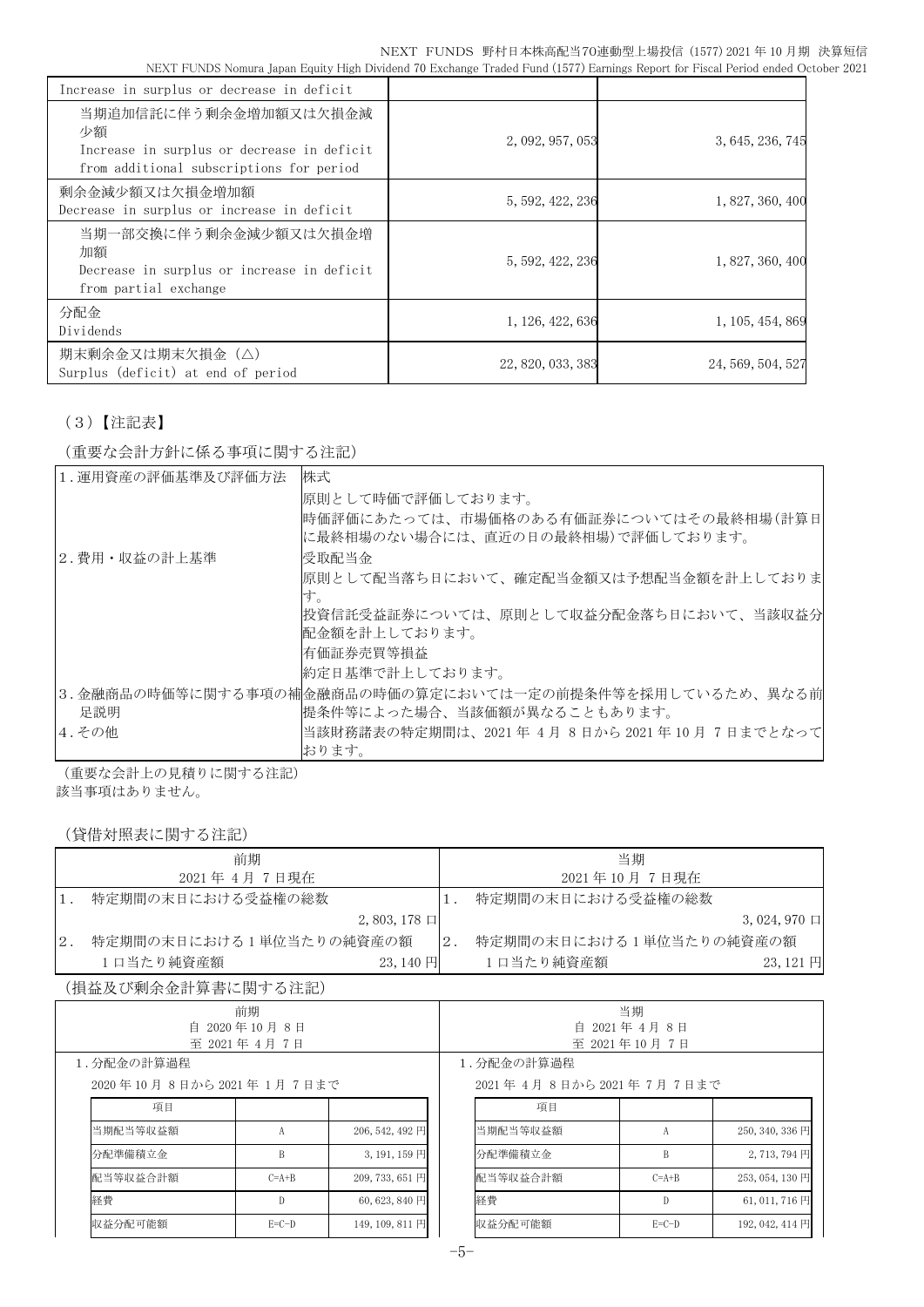#### NEXT FUNDS 野村日本株高配当70連動型上場投信 (1577) 2021 年 10 月期 決算短信 NEXT FUNDS Nomura Japan Equity High Dividend 70 Exchange Traded Fund (1577) Earnings Report for Fiscal Period ended October 2021

| 収益分配金                  | F            | 148, 113, 514 円     | 収益分配金                   | F           | 191, 913, 929 円     |
|------------------------|--------------|---------------------|-------------------------|-------------|---------------------|
| 次期繰越金(分配準備積立金)         | $G = E - F$  | 996, 297 円          | 次期繰越金(分配準備積立金)          | $G = E - F$ | 128,485円            |
| 口数                     | H            | $3, 219, 859 \Box$  | 口数                      | H           | $2,864,387 \square$ |
| 1口当たり分配金               | $I = F/H$    | 46円                 | 口当たり分配金                 | $I = F/H$   | 67円                 |
| 2021年1月8日から2021年4月7日まで |              |                     | 2021年7月8日から2021年10月7日まで |             |                     |
| 項目                     |              |                     | 項目                      |             |                     |
| 当期配当等収益額               | A            | 1,041,322,703円      | 当期配当等収益額                | A           | 978, 265, 595 円     |
| 分配準備積立金                | B            | 996, 297 円          | 分配準備積立金                 | B           | 128,485円            |
| 配当等収益合計額               | $C=A+B$      | 1,042,319,000円      | 配当等収益合計額                | $C=A+B$     | 978, 394, 080 円     |
| 経費                     | $\mathbb{D}$ | 61, 296, 084 円      | 経費                      | D           | 62, 743, 891 円      |
| 収益分配可能額                | $E=C-D$      | 981, 022, 916 円     | 収益分配可能額                 | $E=C-D$     | 915, 650, 189 円     |
| 収益分配金                  | $\mathsf{F}$ | 978, 309, 122 円     | 収益分配金                   | F           | 913, 540, 940 円     |
| 次期繰越金(分配準備積立金)         | $G = E - F$  | 2,713,794円          | 次期繰越金(分配準備積立金)          | $G = E - F$ | 2,109,249円          |
| 口数                     | H            | $2,803,178 \square$ | 口数                      | H           | $3,024,970 \square$ |
| 1口当たり分配金               | $I = F/H$    | 349円                | 口当たり分配金                 | $I = F/H$   | 302円                |
|                        |              |                     |                         |             |                     |

| 収益分配金                           | F           | 191, 913, 929 円     |
|---------------------------------|-------------|---------------------|
| 次期繰越金(分配準備積立金)                  | $G = E - F$ | 128, 485 円          |
| 口数                              | H           | $2,864,387 \square$ |
| 1口当たり分配金                        | $I = F/H$   | 67円                 |
| 2021 年 7月 8日から 2021 年 10 月 7日まで |             |                     |
| 項目                              |             |                     |
| 当期配当等収益額                        | A           | 978, 265, 595 円     |
| 分配準備積立金                         | B           | 128, 485 円          |
| 配当等収益合計額                        | $C=A+B$     | 978, 394, 080 円     |
| 経費                              | D           | 62, 743, 891 円      |
| 収益分配可能額                         | $E=C-D$     | 915, 650, 189 円     |
| 収益分配金                           | F           | 913, 540, 940 円     |
| 次期繰越金(分配準備積立金)                  | $G = E - F$ | 2, 109, 249 円       |
| 口数                              | H           | 3,024,970 口         |
| 1口当たり分配金                        | $I = F/H$   | 302 円               |
|                                 |             |                     |

## (金融商品に関する注記)

(1)金融商品の状況に関する事項

| 前期                               | 当期                       |
|----------------------------------|--------------------------|
| 自 2020年10月8日                     | 自 2021年 4月 8日            |
| 至 2021年 4月 7日                    | 至 2021年10月7日             |
| 1. 金融商品に対する取組方針                  | 1. 金融商品に対する取組方針          |
| 当ファンドは、投資信託及び投資法人に関する法律第2条第  同左  |                          |
| 4 項に定める証券投資信託であり、信託約款に規定する運用     |                          |
| の基本方針に従い、有価証券等の金融商品に対して投資とし      |                          |
| で運用することを目的としております。               |                          |
| 2. 金融商品の内容及びその金融商品に係るリスク         | 2. 金融商品の内容及びその金融商品に係るリスク |
| 当ファンドが保有する金融商品の種類は、有価証券、コー       | 同左                       |
| ル・ローン等の金銭債権及び金銭債務であります。          |                          |
| 当ファンドが保有する有価証券の詳細は、(その他の注記)の     |                          |
| 2 有価証券関係に記載しております。               |                          |
| これらは、株価変動リスクなどの市場リスク、信用リスク及      |                          |
| び流動性リスクにさらされております。               |                          |
| 8. 金融商品に係るリスク管理体制                | 3. 金融商品に係るリスク管理体制        |
| 委託会社においては、独立した投資リスク管理に関する委員   同左 |                          |
| 会を設け、パフォーマンスの考査及び運用リスクの管理を行      |                          |
| なっております。                         |                          |
| ○市場リスクの管理                        |                          |
| 市場リスクに関しては、資産配分等の状況を常時、分析・把      |                          |
| 握し、投資方針に沿っているか等の管理を行なっておりま       |                          |
| す。                               |                          |
| ○信用リスクの管理                        |                          |
| 信用リスクに関しては、発行体や取引先の財務状況等に関す      |                          |
| る情報収集・分析を常時、継続し、格付等の信用度に応じた      |                          |
| 組入制限等の管理を行なっております。               |                          |
| ○流動性リスクの管理                       |                          |
| 流動性リスクに関しては、必要に応じて市場流動性の状況を      |                          |
| 把握し、取引量や組入比率等の管理を行なっております。       |                          |

## (2)金融商品の時価等に関する事項

| 前期                         | 当期              |
|----------------------------|-----------------|
| 2021年4月7日現在                | 2021年10月7日現在    |
| 1. 貸借対照表計上額、時価及び差額         | 貸借対照表計上額、時価及び差額 |
| 貸借対照表上の金融商品は原則としてすべて時価で評価し | 同左              |
| ているため、貸借対照表計上額と時価との差額はありませ |                 |
| $\mathcal{W}_\circ$        |                 |
| 2. 時価の算定方法                 | 時価の算定方法         |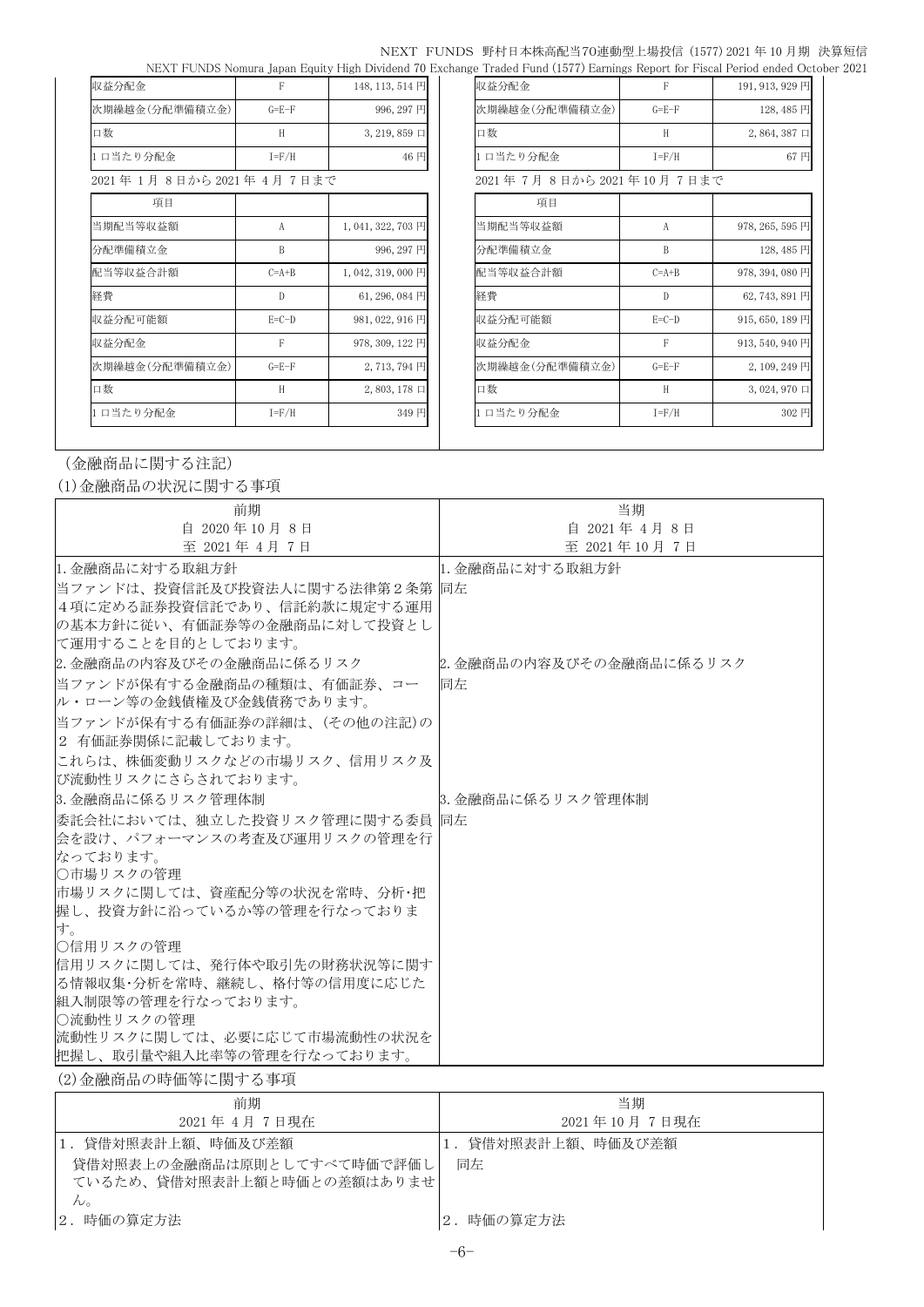#### NEXT FUNDS 野村日本株高配当70連動型上場投信 (1577) 2021 年 10 月期 決算短信

NEXT FUNDS Nomura Japan Equity High Dividend 70 Exchange Traded Fund (1577) Earnings Report for Fiscal Period ended October 2021

| 株式                         | 同左 |
|----------------------------|----|
| (重要な会計方針に係る事項に関する注記) に記載して |    |
| おります。                      |    |
| コール・ローン等の金銭債権及び金銭債務        |    |
| これらの科目は短期間で決済されるため、帳簿価額は時  |    |
| 価と近似していることから、当該帳簿価額を時価としてお |    |
| ります。                       |    |
|                            |    |

(関連当事者との取引に関する注記)

| 前期                             | 当期            |
|--------------------------------|---------------|
| 自 2020年10月8日                   | 自 2021年 4月 8日 |
| 至 2021年 4月 7日                  | 至 2021年10月7日  |
| 市場価格その他当該取引に係る公正な価格を勘案して、一般 同左 |               |
| の取引条件と異なる関連当事者との取引は行なわれていない    |               |
| ため、該当事項はございません。                |               |
|                                |               |

(その他の注記)

1 元本の移動

| 前期            |                          |                             | 当期            |                      |
|---------------|--------------------------|-----------------------------|---------------|----------------------|
| 自 2020年10月8日  |                          |                             | 自 2021年 4月 8日 |                      |
| 至 2021年 4月 7日 |                          |                             | 至 2021年10月7日  |                      |
| 期首元本額         | 49, 715, 850, 389 円期首元本額 |                             |               | 42, 044, 866, 822 円  |
| 期中追加設定元本額     |                          | 6, 895, 385, 277 円期中追加設定元本額 |               | $6, 595, 540, 268$ 円 |
| 期中一部交換元本額     |                          | 14,566,368,844 円期中一部交換元本額   |               | 3, 268, 882, 060 円   |

2 有価証券関係

売買目的有価証券

| 種類 | 前期<br>自 2020年10月8日<br>至 2021年 4月 7日 | 当期<br>自 2021年4月8日<br>至 2021年10月7日 |
|----|-------------------------------------|-----------------------------------|
|    | 損益に含まれた評価差額(円)                      | 損益に含まれた評価差額(円)                    |
| 株式 | 8, 425, 166, 328                    | 2, 190, 422, 128                  |
| 合計 | 8, 425, 166, 328                    | 2, 190, 422, 128                  |

3 デリバティブ取引関係

該当事項はありません。

(4)【附属明細表】

#### 第 1 有価証券明細表

(1)株式(2021 年 10 月 7 日現在)

(単位:円)

| 種類<br>通貨 | 銘柄   | 株式数         | 評価額         |               |                  |    |
|----------|------|-------------|-------------|---------------|------------------|----|
|          |      |             |             | 単価            | 金額               | 備考 |
| 株式       | 日本円  | INPEX       | 1,573,800   | 895.00        | 1, 408, 551, 000 |    |
|          |      | 大成建設        | 228,700     | 3,620.00      | 827, 894, 000    |    |
|          |      | 大林組         | 873,500     | 951.00        | 830, 698, 500    |    |
|          |      | 清水建設        | 1, 012, 800 | 856.00        | 866, 956, 800    |    |
|          |      | 長谷工コーポレーション | 608,900     | 1,461.00      | 889, 602, 900    |    |
|          | 鹿島建設 | 677,900     | 1, 446.00   | 980, 243, 400 |                  |    |
|          | 大東建託 | 82,500      | 12,840.00   | 1,059,300,000 |                  |    |
|          |      | 大和ハウス工業     | 276, 100    | 3,621.00      | 999, 758, 100    |    |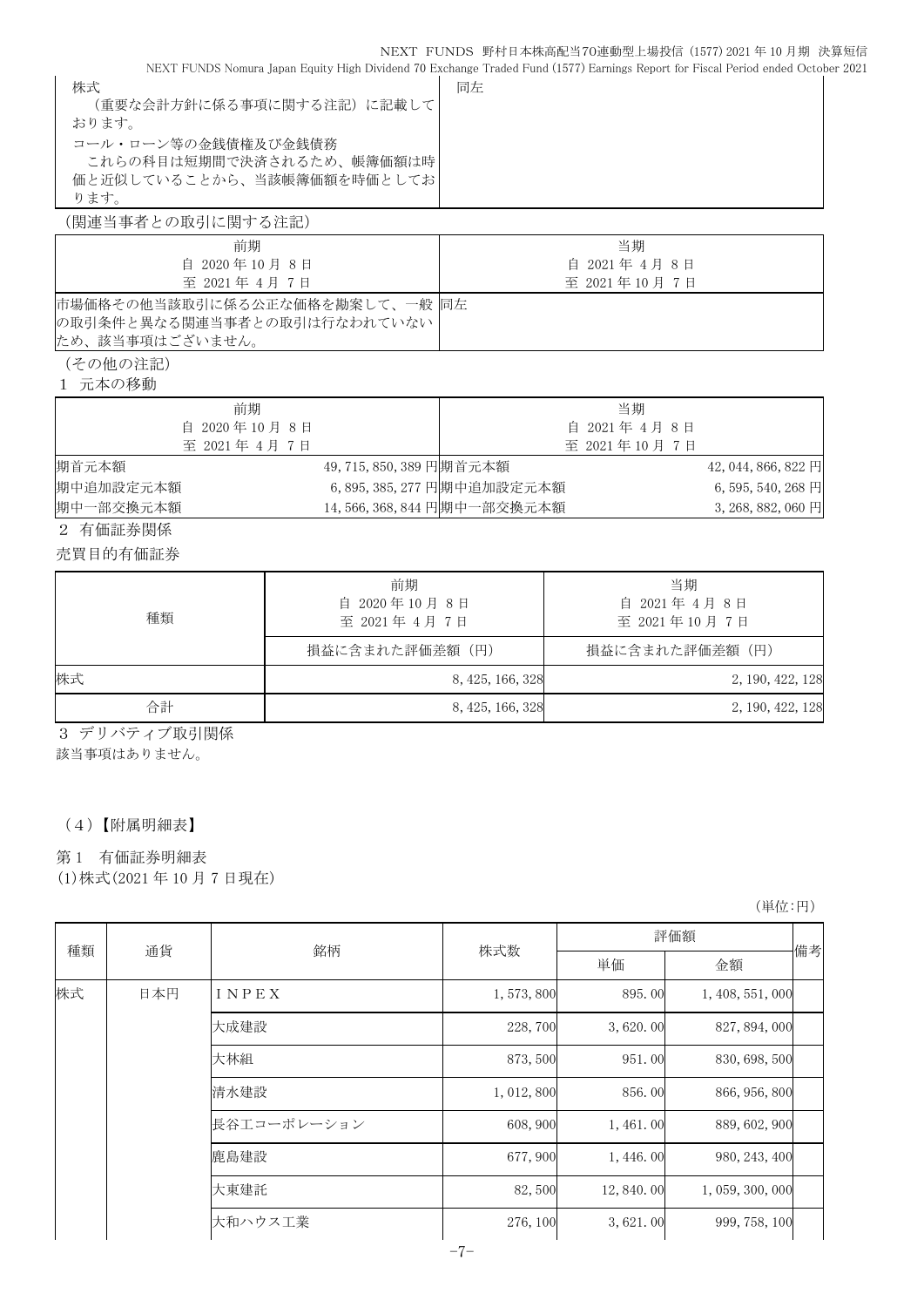NEXT FUNDS 野村日本株高配当70連動型上場投信 (1577) 2021 年 10 月期 決算短信<br>vidend 70 Exchange Traded Fund (1577) Earnings Report for Fiscal Period ended October 2021

|  | NEXT FUNDS Nomura Japan Equity High Dividend 70 Exchange Traded Fund (1577) Earnings Report for Fiscal Period ended October 2021 |  |
|--|----------------------------------------------------------------------------------------------------------------------------------|--|
|  |                                                                                                                                  |  |

| NDS Nomura Japan Equity High Dividend 70 Exchange Traded Fund (1577) Earnings Keport for Fiscal Period ended Octob |             |            |                  |  |
|--------------------------------------------------------------------------------------------------------------------|-------------|------------|------------------|--|
| エクシオグループ                                                                                                           | 301, 100    | 2,660.00   | 800, 926, 000    |  |
| キリンホールディングス                                                                                                        | 375, 900    | 2, 108. 50 | 792, 585, 150    |  |
| 日本たばこ産業                                                                                                            | 379,900     | 2, 181.00  | 828, 561, 900    |  |
| 帝人                                                                                                                 | 459, 200    | 1,524.00   | 699, 820, 800    |  |
| 王子ホールディングス                                                                                                         | 1,692,300   | 553.00     | 935, 841, 900    |  |
| クラレ                                                                                                                | 774, 400    | 1,036.00   | 802, 278, 400    |  |
| 旭化成                                                                                                                | 834, 100    | 1, 136.00  | 947, 537, 600    |  |
| 住友化学                                                                                                               | 2, 115, 400 | 552.00     | 1, 167, 700, 800 |  |
| 東ソー                                                                                                                | 454,800     | 1,960.00   | 891, 408, 000    |  |
| デンカ                                                                                                                | 238,900     | 3,720.00   | 888, 708, 000    |  |
| 三菱瓦斯化学                                                                                                             | 416,600     | 2, 144. 00 | 893, 190, 400    |  |
| 三井化学                                                                                                               | 283, 100    | 3, 525.00  | 997, 927, 500    |  |
| 三菱ケミカルホールディングス                                                                                                     | 1, 388, 400 | 949.90     | 1, 318, 841, 160 |  |
| ブリヂストン                                                                                                             | 222, 400    | 5, 130, 00 | 1, 140, 912, 000 |  |
| A G C                                                                                                              | 240,000     | 5,530.00   | 1, 327, 200, 000 |  |
| アマダ                                                                                                                | 847,000     | 1, 107.00  | 937, 629, 000    |  |
| ブラザー工業                                                                                                             | 462,000     | 2, 350.00  | 1, 085, 700, 000 |  |
| セイコーエプソン                                                                                                           | 603, 500    | 2, 126.00  | 1, 283, 041, 000 |  |
| キヤノン                                                                                                               | 439,600     | 2, 626. 50 | 1, 154, 609, 400 |  |
| トヨタ自動車                                                                                                             | 548,000     | 1,869.00   | 1, 024, 212, 000 |  |
| SUBARU                                                                                                             | 383, 200    | 2, 042. 50 | 782, 686, 000    |  |
| ヤマハ発動機                                                                                                             | 503, 900    | 3,030.00   | 1,526,817,000    |  |
| 大日本印刷                                                                                                              | 374,000     | 2,717.00   | 1, 016, 158, 000 |  |
| 中部電力                                                                                                               | 625,800     | 1, 315.00  | 822, 927, 000    |  |
| 関西電力                                                                                                               | 804,000     | 1, 112.50  | 894, 450, 000    |  |
| 中国電力                                                                                                               | 570,400     | 1,019.00   | 581, 237, 600    |  |
| 東北電力                                                                                                               | 837,000     | 810.00     | 677, 970, 000    |  |
| 九州電力                                                                                                               | 873,500     | 856.00     | 747, 716, 000    |  |
| 九州旅客鉄道                                                                                                             | 346, 400    | 2,583.00   | 894, 751, 200    |  |
| 日本電信電話                                                                                                             | 327, 200    | 3, 109.00  | 1, 017, 264, 800 |  |
| KDD I                                                                                                              | 259,800     | 3,616.00   | 939, 436, 800    |  |
| ソフトバンク                                                                                                             | 636, 100    | 1,510.00   | 960, 511, 000    |  |
| 伊藤忠商事                                                                                                              | 302, 100    | 3, 182.00  | 961, 282, 200    |  |
| 豊田通商                                                                                                               | 242, 100    | 4,530.00   | 1, 096, 713, 000 |  |
| 三井物産                                                                                                               | 456,600     | 2, 457.00  | 1, 121, 866, 200 |  |
|                                                                                                                    |             |            |                  |  |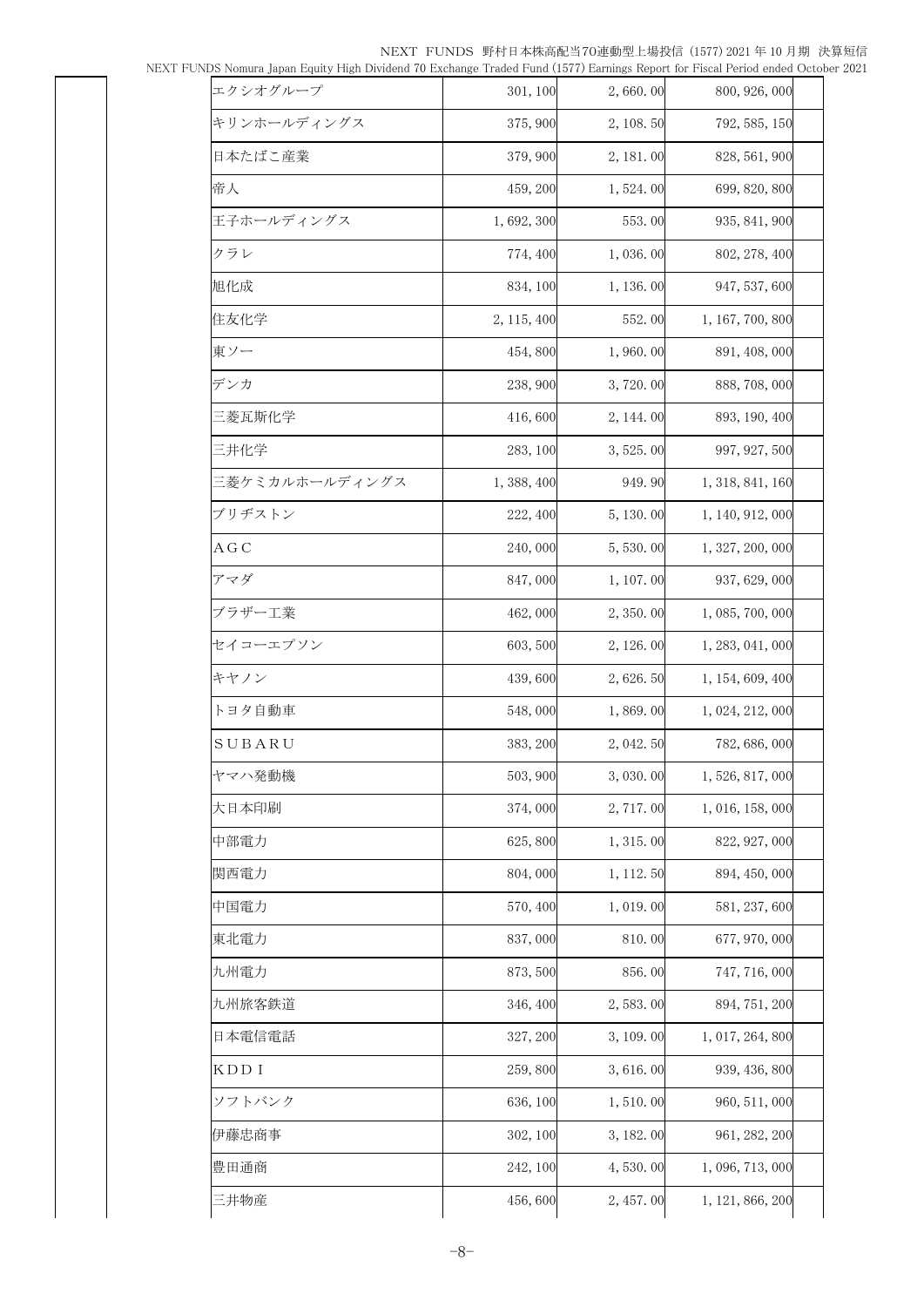NEXT FUNDS 野村日本株高配当70連動型上場投信 (1577) 2021 年 10 月期 決算短信

| NEXT FUNDS Nomura Japan Equity High Dividend 70 Exchange Traded Fund (1577) Earnings Report for Fiscal Period ended October 2021 |  |
|----------------------------------------------------------------------------------------------------------------------------------|--|
|----------------------------------------------------------------------------------------------------------------------------------|--|

| INEXT LOINDS INOTHER Tapan Edulty Library Divident TO EXCHange Traded Library Darmings Report for Liscal Leftod Gilded Octob |             |            |                   |
|------------------------------------------------------------------------------------------------------------------------------|-------------|------------|-------------------|
| 住友商事                                                                                                                         | 629,700     | 1,565.50   | 985, 795, 350     |
| 三菱商事                                                                                                                         | 326, 200    | 3,480.00   | 1, 135, 176, 000  |
| ゆうちょ銀行                                                                                                                       | 910,700     | 967.00     | 880, 646, 900     |
| コンコルディア・フィナンシャルグ<br>ループ                                                                                                      | 2, 173, 900 | 460.00     | 999, 994, 000     |
| あおぞら銀行                                                                                                                       | 448, 300    | 2,718.00   | 1, 218, 479, 400  |
| 三菱UFIフィナンシャル・グルー                                                                                                             | 1,838,800   | 650.80     | 1, 196, 691, 040  |
| りそなホールディングス                                                                                                                  | 2, 231, 300 | 454.10     | 1, 013, 233, 330  |
| 三井住友トラスト・ホールディング<br>ス                                                                                                        | 274,500     | 3,859.00   | 1, 059, 295, 500  |
| 三井住友フィナンシャルグループ                                                                                                              | 266, 400    | 3, 904. 00 | 1, 040, 025, 600  |
| 千葉銀行                                                                                                                         | 1,388,000   | 744.00     | 1, 032, 672, 000  |
| 静岡銀行                                                                                                                         | 1, 084, 100 | 939.00     | 1, 017, 969, 900  |
| みずほフィナンシャルグループ                                                                                                               | 584,800     | 1, 565. 50 | 915, 504, 400     |
| SBIホールディングス                                                                                                                  | 295,500     | 2,719.00   | 803, 464, 500     |
| 大和証券グループ本社                                                                                                                   | 1,799,500   | 656.10     | 1, 180, 651, 950  |
| かんぽ生命保険                                                                                                                      | 465,700     | 2,008.00   | 935, 125, 600     |
| SOMPOホールディングス                                                                                                                | 196, 400    | 4,936.00   | 969, 430, 400     |
| MS&ADインシュアランスグルー<br>プホール                                                                                                     | 264, 400    | 3,705.00   | 979, 602, 000     |
| 第一生命ホールディングス                                                                                                                 | 492,700     | 2, 484.50  | 1, 224, 113, 150  |
| 東京海上ホールディングス                                                                                                                 | 160, 400    | 6,025.00   | 966, 410, 000     |
| T&Dホールディングス                                                                                                                  | 736, 300    | 1,560.00   | 1, 148, 628, 000  |
| オリックス                                                                                                                        | 572, 200    | 2, 115.50  | 1, 210, 489, 100  |
| ヒューリック                                                                                                                       | 768,600     | 1, 125.00  | 864, 675, 000     |
| 野村不動産ホールディングス                                                                                                                | 409,800     | 2,758.00   | 1, 130, 228, 400  |
| 東急不動産ホールディングス                                                                                                                | 1,643,000   | 647.00     | 1, 063, 021, 000  |
| 飯田グループホールディングス                                                                                                               | 396, 100    | 2,726.00   | 1,079,768,600     |
| 東京建物                                                                                                                         | 619,600     | 1,640.00   | 1, 016, 144, 000  |
| 日本郵政                                                                                                                         | 1,063,200   | 921.10     | 979, 313, 520     |
| 小計銘柄数: 70                                                                                                                    |             |            | 69, 869, 971, 150 |
| 組入時価比率: 99.9%                                                                                                                |             |            | 100.0%            |
|                                                                                                                              |             |            | 69, 869, 971, 150 |

(注 1)比率は左より組入時価の純資産に対する比率、及び各小計欄の合計金額に対する比率であります。

(2)株式以外の有価証券(2021 年 10 月 7 日現在) 該当事項はありません。